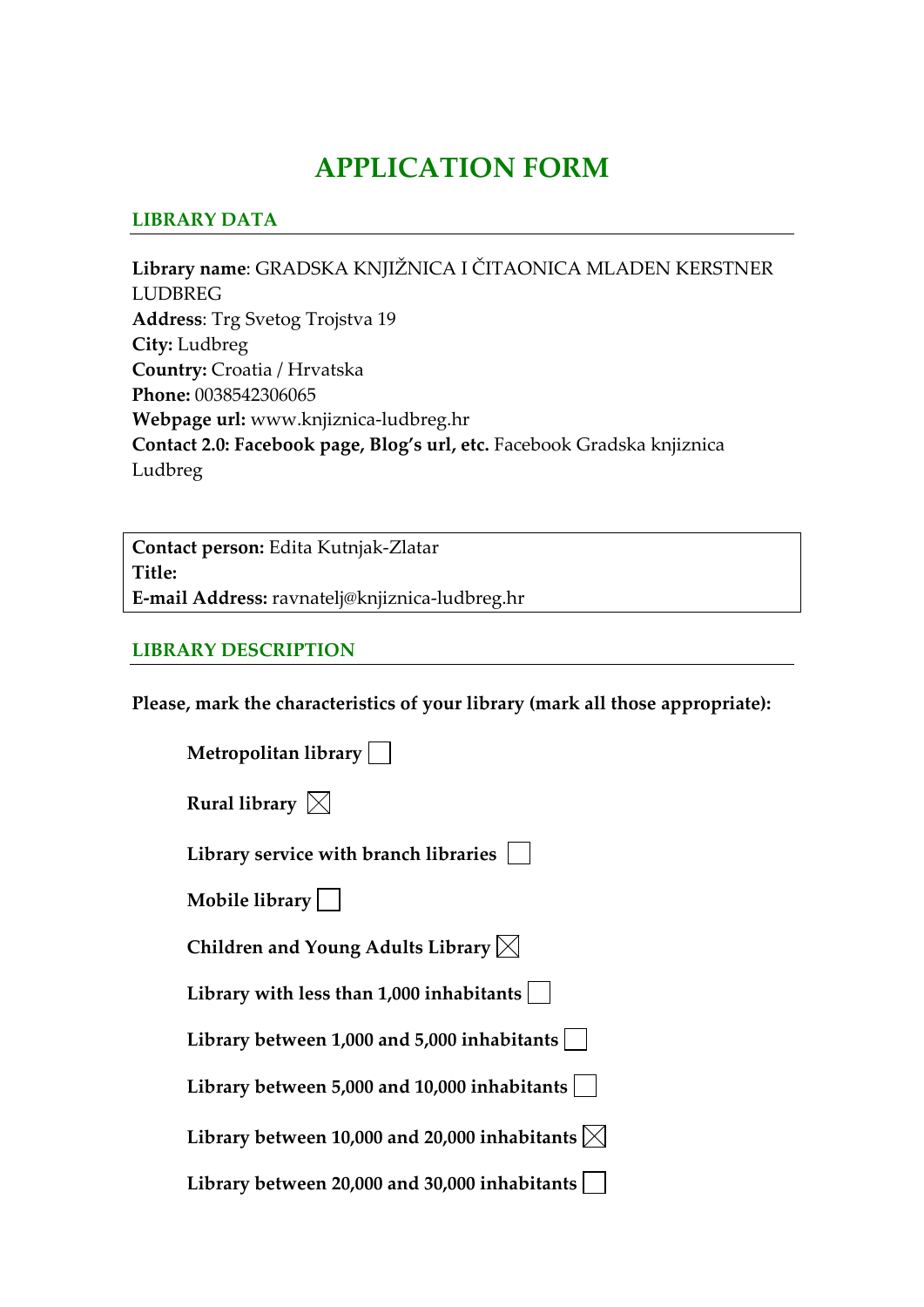| Library between 30,000 and 100,000 inhabitants               |  |
|--------------------------------------------------------------|--|
| Library between 100,000 and 200,000 inhabitants              |  |
| Library between 200,000 and 500,000 inhabitants              |  |
| Library with more than 500,000 inhabitants $\vert \ \ \vert$ |  |
| <b>MORE INFORMATION</b>                                      |  |

**Please, tell us a bit more about your library, pictures are also welcome:** 

**Short description:** We are a small city library that are totaly focused to users of all ages. We offer our users specially programms for small childrens like workshops, story tellings and playground. We have a great problem with space and for some years we are trying to move our library in appropriate building.

**Current library programs:** 

**Please tell us about the kind of activities you would be interested in doing with your sister library:**

Any kind of cooperation on projects for children readings, activities or activiteis for our senior members.

## **Languages your staff speaks:**

english, german and similar slavic languages (slovenian, czech, slovak...)